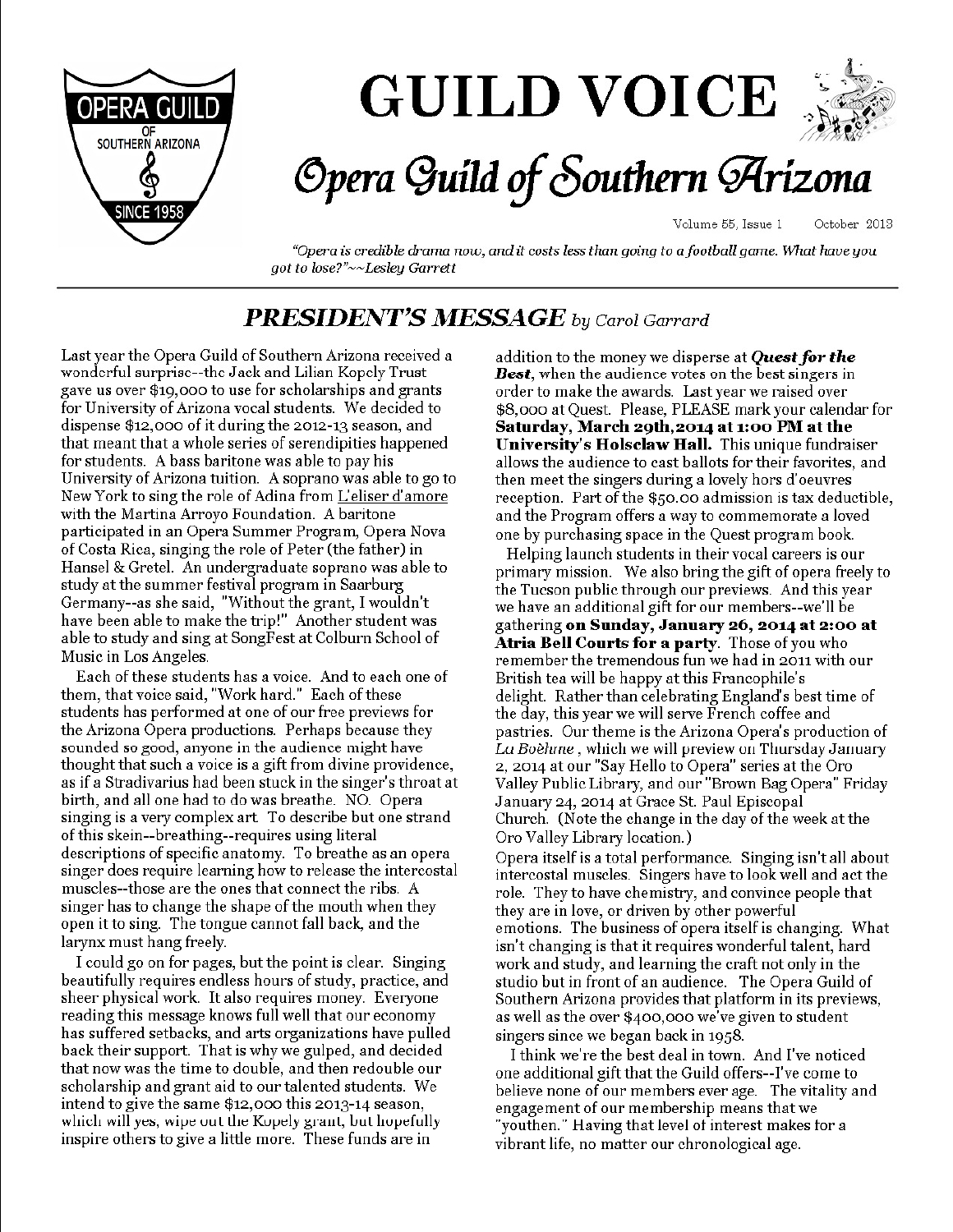

## **Metropolitan Opera Simulcasts**

The Opera Guild has conducted this program for many years and is happy to assist students in their operatic studies.

The simulcasts are in HD (high definition) and are wonderful in that as the action occurs on stage at the Metropolitan Opera in New York City, one can see it at the same moment here in Tucson.

The Opera Guild has purchased four tickets for each of the following operas:

| Eugene Onegin | October 5 |
|---------------|-----------|
| La Bohème     | April 5   |

Dr. Kristin Dauphinais of the University of Arizona will distribute these tickets to deserving voice students. These dates will not conflict with their respective school schedules. Tickets are \$24 each and give the viewer not only the complete opera, but interviews with the leading singers and conductors, backstage tours and other interesting facts that the New York opera goer will not get even with a \$200+ ticket.

We hope that our members who are reading this will also take advantage of these simulcasts and attend these Metropolitan offerings. The schedule can be found in the Directory.



## *Arizona Opera Theater Announces New Directors*

Ryan Taylor has been named the Company's new Director of Artistic Administration; Mindy Riesenberg is Director of Marketing and External Affairs; and Lori Fisher is Director of Education.

Taylor is a trained baritone with a decade of performing experience and over 30 roles to his credit. He joins the AZ Opera Company from Wolf Trap Opera Company in Vienna, VA and previous worked as General Director for the Berkshire Opera Company.

A graduate of San Diego State University, Riesenberg has directed the marketing departments at some of this country's leading cultural institutions, including the San Diego Museum of Art, Kimbell Art Museum in Fort Worth, Tex., Walters Art Museum in Baltimore, Maryland and, most recently, at Phoenix Art Museum.

Fisher, Director of Education for Arizona Opera, holds a Bachelor of Science degree in vocal performance from Radford University with an emphasis in Music Therapy and a Master's Degree in Education in Curriculum and Instruction from the University of Phoenix. Fisher has performed regularly with Utah Opera Chorus for over 10 years, with Park City Singers and in communities all over Utah and the Washington DC Area.

## **OGSA Directory Your Source for Opera Events**

The 2013-14 OGSA Directory, given to each new member, is a wealth of information on everything opera-related in Southern Arizona. Included in the Opera Calendar are all OGSA previews, Arizona Opera and UA Opera Theater productions, master classes and recitals, and key Arizona Opera League dates. Of course you will also find all you need to know about the Guild -- officers, board and committee members, meeting dates, and how to contribute. The complete schedule of Metropolitan Opera HD Simulcasts and local theater info are on the inside back cover.

Keep the directory handy and refer to it often as you plan your opera season.

| Ë<br>$\overline{\mathsf{C}}$<br>$(\cdot)$<br>Ð | Thank you all for renewing your membership. Our<br>much in need voice students are grateful for your<br>caring.<br>We also thank the following new members. You<br>have joined a wonderful organization and we look<br>forward to meeting you at our various functions.<br>If we have missed anyone who is a new member,<br>please send a email to Cindy Hagerman at<br>cindy.ogsa@yahoo.com as we would like to welcome<br>you in the next newsletter. |                                          |  |
|------------------------------------------------|---------------------------------------------------------------------------------------------------------------------------------------------------------------------------------------------------------------------------------------------------------------------------------------------------------------------------------------------------------------------------------------------------------------------------------------------------------|------------------------------------------|--|
| F,                                             | George & Velta Anast<br>Patricia Beck                                                                                                                                                                                                                                                                                                                                                                                                                   | Janet & Richard Hardy<br>James Kirchhoff |  |
|                                                | <b>Bonnie Bird</b>                                                                                                                                                                                                                                                                                                                                                                                                                                      | Susan Mahoney                            |  |
|                                                | Donald Bonneau                                                                                                                                                                                                                                                                                                                                                                                                                                          | Judith Quarry                            |  |
| E                                              | Marjorie Taylor Çoleman                                                                                                                                                                                                                                                                                                                                                                                                                                 | Rita Quin                                |  |
|                                                | Raphaela & Robert Consigli Carolie Sherard                                                                                                                                                                                                                                                                                                                                                                                                              |                                          |  |
|                                                | Neville & Branka Ford                                                                                                                                                                                                                                                                                                                                                                                                                                   | Ian & Ina Shivack                        |  |
|                                                | Carolyn Goebel                                                                                                                                                                                                                                                                                                                                                                                                                                          | Maria Smith                              |  |
| MB<br>E<br>R                                   | Nancy & Walter Gunn                                                                                                                                                                                                                                                                                                                                                                                                                                     | Virginia Sonett                          |  |
| S                                              | Ruth & Mike Hannley                                                                                                                                                                                                                                                                                                                                                                                                                                     | Judith Tracy                             |  |

## **Notes from the Past**

#### *April 1, 2007-*

Accompanied by OGSA members Linda Ratcliffe and Carolyn Russo, Arizona's own, Amber Wagner, made it to the Metropolitan Opera National Council Auditions held in NYC on April 1, 2007 where she sang "*Do not utter a word, Anatol"* from *Vanessa* by Barber and "*Duch, teure Halle"* from *Tannhäuser* by Wagner. Amber was one of six chosen as a Grand Finals Winner. The prize included a \$15,000 check, but more important is the exposure she received throughout this experience. She also won a three year contract with the Lyric Opera of Chicago's Ryan Center. — *Today:* Amber sang Amelia in *Ballo* at the Met in December 2012 and takes on Aida at Tulsa Opera in February 2013.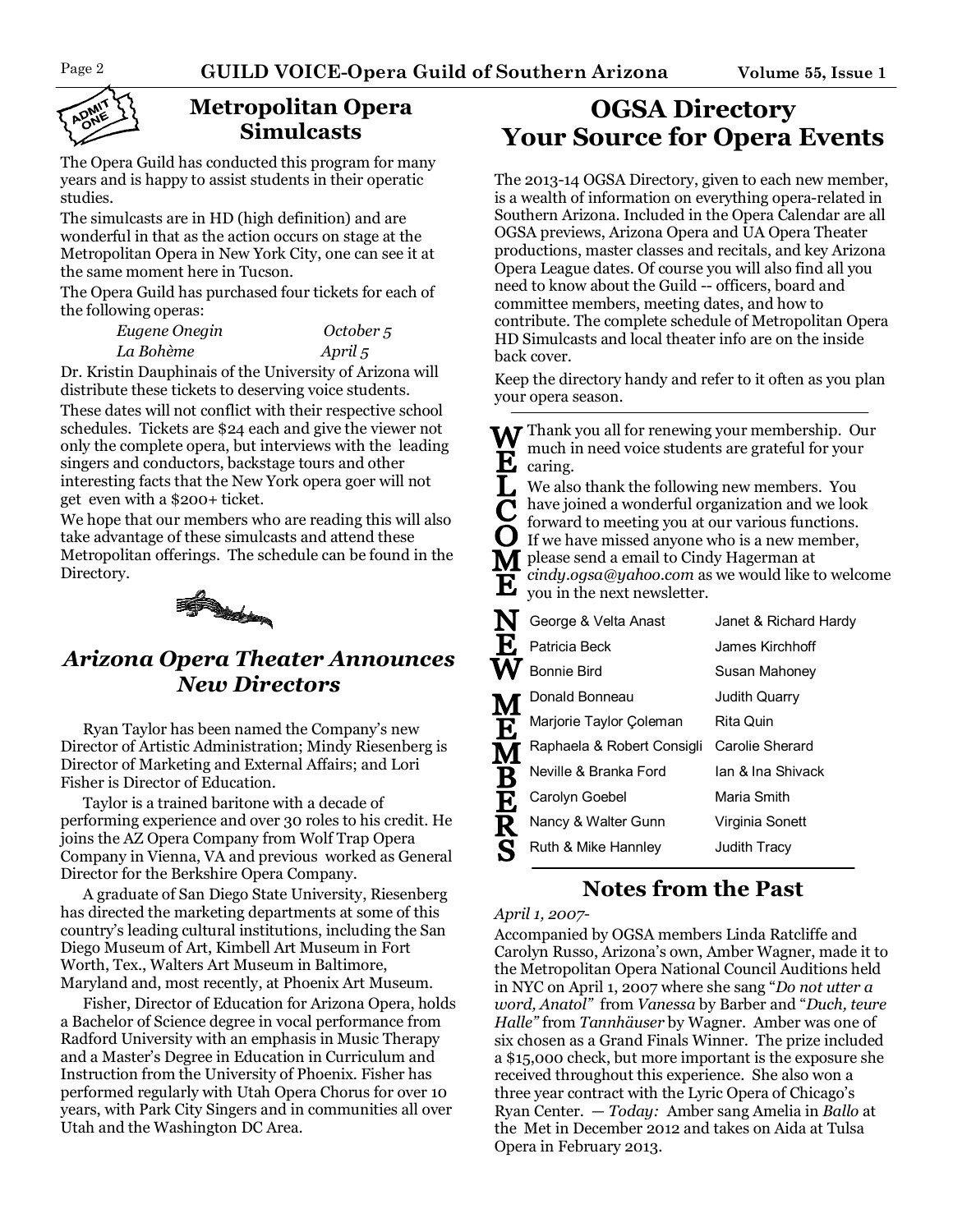#### **Rule Britannia!** *H.M.S. Pinafore* **Rules the Waves!** By Carol Garrard

The Opera Guild of Southern Arizona begins the 2013-14 season previewing Arizona Opera's production of *H.M.S. Pinafore* at our "Say Hello to Opera" series, Wednesday, October 9th at Oro Valley Library 3:00 PM, and again at "Brown Bag" 12:00 noon on Friday, October 11, at Grace St. Paul. *Pinafore* was at enormous hit at it's 1878 premiere, and went on for 571 consecutive performances. Gilbert & Sullivan had found the magic touch, which they were to

apply to another eight operas over the next eleven years. That magic touch was *jingoism,*  and that word was added to the language at the very moment Gilbert was churning out the sparkling libretto *of Pinafore*. Set to a popular music hall tune, it goes:

*We don't want to fight, but by Jingo if we do, We've got the ships, we've got the men, and got the money too.* 

*We've fought the Bear before, and while we're Britons true,* 

*The Russians shall not have Constaninople!* 

While no one remembers the librettist of this pub crawl chant, Gilbert & Sullivan perfectly captured the popular mood at a unique moment—1878—the apogee of the British empire.

In February of 1878, Benjamin Disraeli, Prime Minister, sent the British fleet to Istanbul—the former Constantinople—to defend it from possible Russian attack. The Russians had just fought and won the Russo-Turkish war against the Ottoman Turkish empire. Their motivation was to protect the Serbs, fellow Orthodox Christians who had been occupied by the Turks since the defeat of the Serbian king in 1389 at the Battle of Kosovo. Disraeli worried that the victorious Russians might now try to recapture Istanbul, and once again remake it into "Constantinople," capital of Orthodox Christianity. To check Russian expansion, he ordered the enormous British fleet to anchor in the Istanbul harbor. Russia fumed but did nothing. Without the loss of a single man or ship, the British empire had checked the tsarist empire. A wave of British patriotism and military adventurism swept over the population.

Nothing better captures this attitude than Ralph Rackstraw, Able Seaman, justifying his love for the captain's daughter Josephine. Though he is "*humble, poor and lowly born*," he dares to raise his eyes "*in manhood's glorious pride to rise*," because "*I am an Englishman!— Behold me!"*

**Boatswain**: *He is an Englishman! For he himself hath said it, And it's greatly to his credit, that he is an Englishman!* 

*For he might have been a Russian, A French, or Turk, or Prussian!* 

*Or perhaps Italian!* 

*Chorus: But in spite of all temptations, to belong to other nations,* 

*He remains an Englishman, he remains an Englishman!*

The countries in "*He is an Englishman*!" have not been picked at random. "Russia" is a direct swipe at the possibility of a Russian advance to Istanbul; France and Prussia are named because they had fought a Franco-Prussian war in 1870 which defeated Emperor Napoleon III of France, and led to the unification of what would become modern Germany. That same year, 1870, Italy succeeded in taking over the last of the Papal states and the city of Rome and became a unified country under King Victor Emanuel of Piedmont. The mention of "*a Turk*"

alludes to the Ottoman Turks, whose caliphs still ruled the Balkans and most of the middle East. (Modern Iraq, Iran, Syria, and Israel are carved out of what had been provinces in the Ottoman empire.)

The triumphant pride of "*He is an Englishman!"* brings down the curtain on *Pinafore*, but during the Edwardian period, (1901-11) the company tacked on an addition: "*Rule Britannia*!"

The concentrated projection of the British empire is a British warship manned by such jolly Jack Tars as Ralph Rackstraw. (The stereotype of the British tar is celebrated at other points in the libretto as possessing "*a soaring soul*" whose "*energetic fist should be ready to resist, a Dictatorial word*.") The nautical theme of *Pinafore* appealed to Gilbert, whose father had been a naval surgeon. Indeed, the stage set of *H.M.S. Pinafore* was based on the quarter-deck of Lord Nelson's famous flagship, H.M.S. *Victory*. Nelson died on the quarter-deck of *Victory* in 1804 when he defeated the French fleet at the Battle of Trafalgar. That victory is celebrated in Trafalgar Square with it's immense column of Nelson with his statue on the top at the center of the immense fountain. The *Victory* itself is still in drydock at Portsmouth, and it is still manned by officers and men of the British navy. Gilbert visited Portsmouth six weeks before Pinafore was due to open, and made careful sketches of its quarterdeck. He took great care to ensure that every detail of the set was true. It was a source of great pride to him when he was complimented by Naval officers on the accuracy of his set.

The sun however, has set on the British empire, and the United States has attempted to become its successor. In the winter of 1879 Gilbert & Sullivan premiered *Pinafore* in America. One impresario recommended that they change its name to the *USS Pinafore*, hoist the Stars and Stripes instead of the Union Jack, and anchor the ship off Jersey Beach rather than Portsmouth, England. Rather than say "NO" outright, Gilbert submitted the following new version of "*He is an Englishman*!"

*He is American! Though he himself has said it,* 

*'Tis not much to his credit, That he is American.* 

*For he might have been a Dutchman, An Irish, Scotch, or Such man,* 

*Or perhaps an Englishman! But in spite of hanky-panky, He remains a true born Yankee! A cute American!* 

Needless to say, the American producer withdrew his suggestion in confusion.